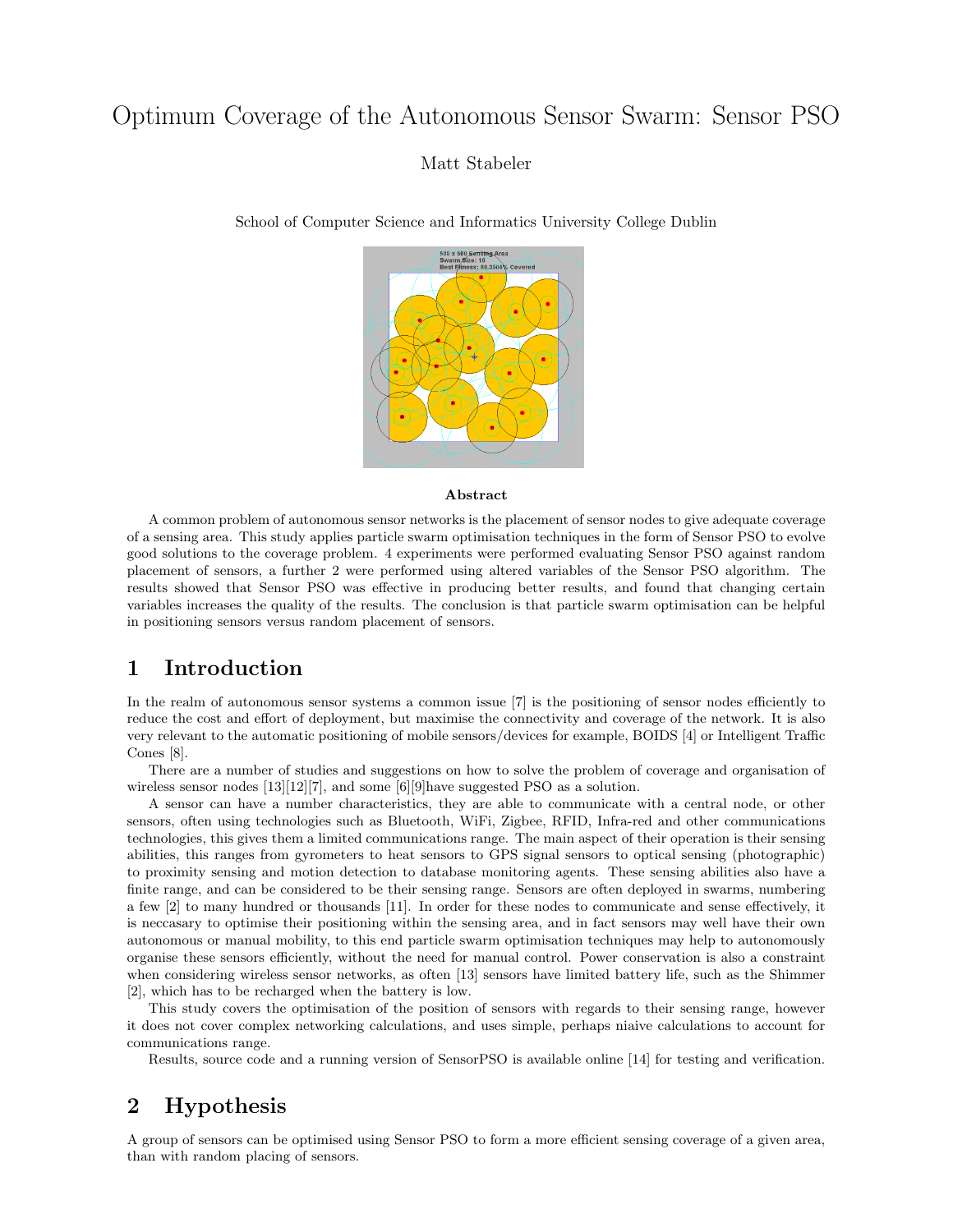## 3 Methodology

Six expermiments were performed to test the effectiveness of using particle swarm optimisation to find the most efficient placing of sensors within a simple sensing area. Three of these experiments involved randomly placing sensors, as a measure of particle swarms effectiveness.

These experiments applied optimisation by maximisation, to find the best coverage using a given set of rules. To test this hypothesis a software platform was adapted to implement a system upon which to run multiple swarm optimisations in a batched manner. This section discusses the experiment design, setup and execution.

#### 3.1 Platform

In order to reproduce and test a solution to the problem, a software platform was sought that would be simple to use, but at the same time be able to demonstrate the solution reliably and in a manner that could easily be understood, ideally visually as in real-world situations, it may be easier to place sensors from a visual 'map' rather than using only a set of co-ordinates. Three candidate solutions were found and evaluated.

Firstly, ECJ [1] was evaluated for its effectiveness for solving this solution. It is described on its webpage as follows:

ECJ is a research EC system written in Java. It was designed to be highly flexible, with nearly all classes (and all of their settings) dynamically determined at runtime by a user-provided parameter file. All structures in the system are arranged to be easily modifiable

ECJ's nature is to evolve a solution and present it textually as a file, and/or to the console. It is a very powerful system that allows a very large number of configurations, however there is no easy to use visualisation feature.

The second pre-built system evaluated was JSwarm [3], which is described simply by its website:

JSwarm-PSO is a Particle swarm optimization package written in Java.

JSwarm-PSO was found to be an interesting implementation for PSO, it implemented capability for visualising the PSO process for one example problem. However it was found to be difficult to adapt to to other problems whilst maintaining a useful visual interface.

Finally, a program called PSopt<sup>[5]</sup> was tested, it is described by the website as:

A program to demonstrate the optimisation process of particle swarm optimisation.

This program was found to be useful for visualising results, and also simple to configure and adapt.

After evaluating these three candidate software plaforms, PSopt which is released under the GNU General Public License, was chosen due for this study due to its capability for visualisation and simplicity of adaption.

#### 3.2 Rules

The problem of optimising sensor placement requires a special set of rules to calculate the fitness of the particle and determine the behaviour of the particle swarm. This section discusses the rules and properties that were identified that affect the particle sensor swarm, it also decribes the platform implementation of these rules.

The object of the sensor swarm is to cover as much sensing area as possible, however, sensors need some overlap, to cover an area fully [10], to that end the following Rule 1 restricts the number of sensors covering the same sensing area. However, sensors should not cover the same sensing area, and should tend not to be too close to each other, as this is inefficient. In a real-world sensor deployment, data may be required to report back to a central node [11], or it may just be to cover a central point, networking calculations are beyond the scope of this project, and for this reason, it was assumed that a range of twice an individual sensors communications range would be sufficient for all sensors to network to a central node. If the sensing area is a (symetrical) fixed space (as with this study) we would like to make to swarm tend towards the centre, as a grouping point, covered by rule 4. This experiment has a fixed area to be sensed, outside of which a particle has no benefit (rule 5). This special problem relates directly to a real life sensor networks, which ideally need to form efficient networking and sensings structures, therefore the swarm should naturally stop or slow when it finds a good pattern. The following rules try to account for all of these constraints:

- Rule 1: A particle must not be in sensing range of more than a few other particles (a proportion of the swarm).
- Rule 2: A particle must not be too close to any other sensor.
- Rule 3: The swarm must be in communications range of the global best.
- Rule 4: The swarm should tend towards the centre of the sensing area.
- Rule 5: The particle should stay within the bounding box wherever possible
- Rule 6: The swarm should attempt to settle into the most efficient pattern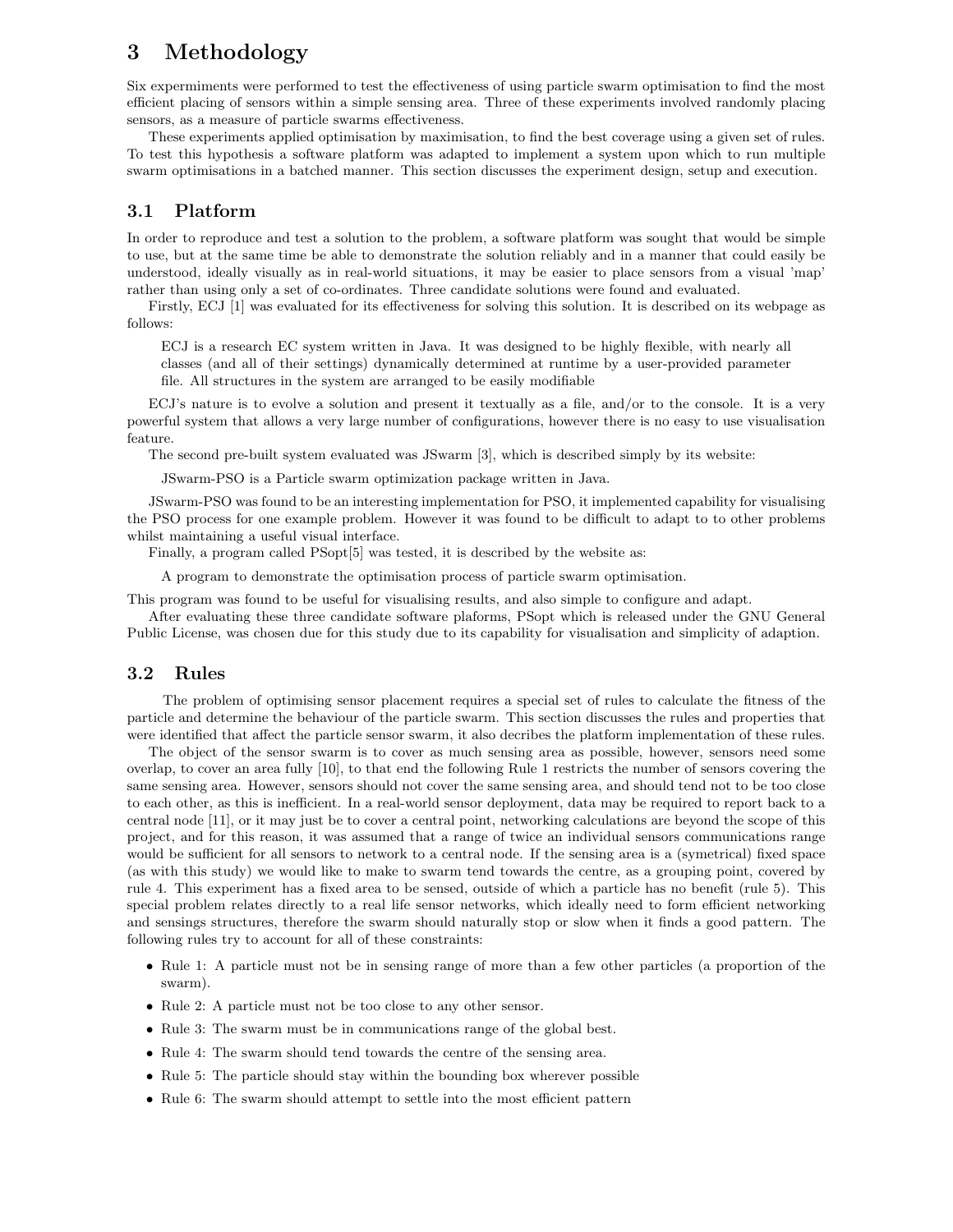### 3.3 Implementation

The software system was adapted to use these special set of rules to process the swarm calculations; Sensor PSO. Each particle within the swarm has certain properties that help the algorith to calculate its behiour:

- communications\_range in pixels is the radius in which the sensor can communicate
- sensing\_range in pixels is the radius in which the sensor can sense
- min\_peer\_distance in pixels determines the range in which another sensor would be too close.
- min\_sensors\_in\_comms\_range is the minimum number of sensors that should be within communications range
- ratio\_of\_swarm\_sensed is the ratio of how much of the swarm can be within sensing range (e.g. a value of 3 is one third).
- max\_too\_close is the maximum number of sensors that should be within min\_peer\_distance

Fitness Two fitness functions were developed to help evaluate the fitness of both the individual particle and the swarm as a whole. The fitness of the swarm is calculated as the percentage of the area covered by the swarm, this is done by polling each pixel in the bounding box, to see whether it is within sensing range of a particle. This is used to identify the best pattern of sensors during the run of the algorithm; when the swarms fitness is better than that of the previous best coverage, the fitness and the positions of each individual particle is recorded. The individual fitness of each sensor is calculated by testing for the rules determined previously. Firstly, a general calculation is made to increase the fitness value towards the centre of the grid:

$$
fitness = -4 * ((px2) + (py2))
$$

where  $(px, py)$  is the co-odinate of the particle in normalised space from  $(-1.0, -1.0)$  to  $(1.0, 1.0)$ . This function increases the fitness towards a value of 0.0. The particle is then tested to see whether it is near to the centre of the grid; the arbatory figure of twice the communications range is used as the test of near distance (as discussed in section 3.2). If the sensor is not near, then the fitness value is decreased by the value 1000.0. Next; the particle is tested to determine if it is currently within the bounding box, if this function returns false the fitness is reduced by a further value of 1000.0. If the particle is found not to be on the screen, the fitness is reduced by the value of 10.0. If the particle is found to have more than 4 sensors within its sensing range, or more than 1 particle is too close, then the sensor fitness is set to the minimum possible Double value.

Update This function is applied to each particle in turn during the update phase of the algorithm. Firstly a calculation is made to test if the particle is in a good position for it to stay in the same place, by testing a number of aspects if its position; If the sensor is in near the centre of the grid (as discussed above), on the screen, in the bounding box, has at least one other sensor within communications range no more than one third of the swarm within sensing range and no other sensor too close, then the particles position is updated using a randomising function to give it an offset of between 0.001 and 1.0 for each axis within the normalised space using the calculation Double offset =  $(double) 1 / (r.nextInt(750) + 1)$ ; and randomly assigned negative or positive value. This has the effect of stopping the particle near its current location.

If the stopping criteria above is not met then the particle is tested to see if it has started to converge with other swarm members; if the number of particles in sensing range is more than one third of the swarm, then a function is applied to move the particle a few (random in any direction) pixels away, so that it no longer occupies the same space as other particles.

The default action of the update function is to tend particles towards the centre, so if neither of the the above criteria are met, then the particle is updated using the following calculation:

$$
x = x + (\alpha * vx + \beta 1 * (bx) + \beta 2 * (gx - x))
$$
  

$$
y = y + (\alpha * vy + \beta 1 * (by) + \beta 2 * (gy - y))
$$

Where x and y are the co-ordinates of the particles, vx and vy represent the current velocity of the particle, bx and by represent the locally best position found so far by the particle and gx and gy is the best position found globally. The  $\alpha$  value serves to decelarate the swarm over time using the **decay** attribute of the swarm, the  $\beta$ 1 and  $\beta$ 2 values are random values that allow the velocity updates to veer away from the centroid between the local best and the global best.

Output When each run completes, the best recorded pattern of the swarm is re-initialized, a screenshot taken as shown in Figure 1, and a text file created with the best history of the whole run, including particle positions at the end of each update cycle and fitness of the swarm at that cycle. The screenshot shows the individual particles/sensors (numbered red dots), the ranges (concentric circles), from innermost to outermost; green is minimum peer distance, black is the sensing range and cyan is the communications range. The sensing range is filled to easily show the what area is covered (solid yellow/orange). The bounding box is the inner blue lined, white filled square, and the remaining viewport (outer box) is light grey. The blue circle and cross (centre) is the global best position, and the smaller blue crosses (if visible) are the individual best positions of the each memeber of the swarm.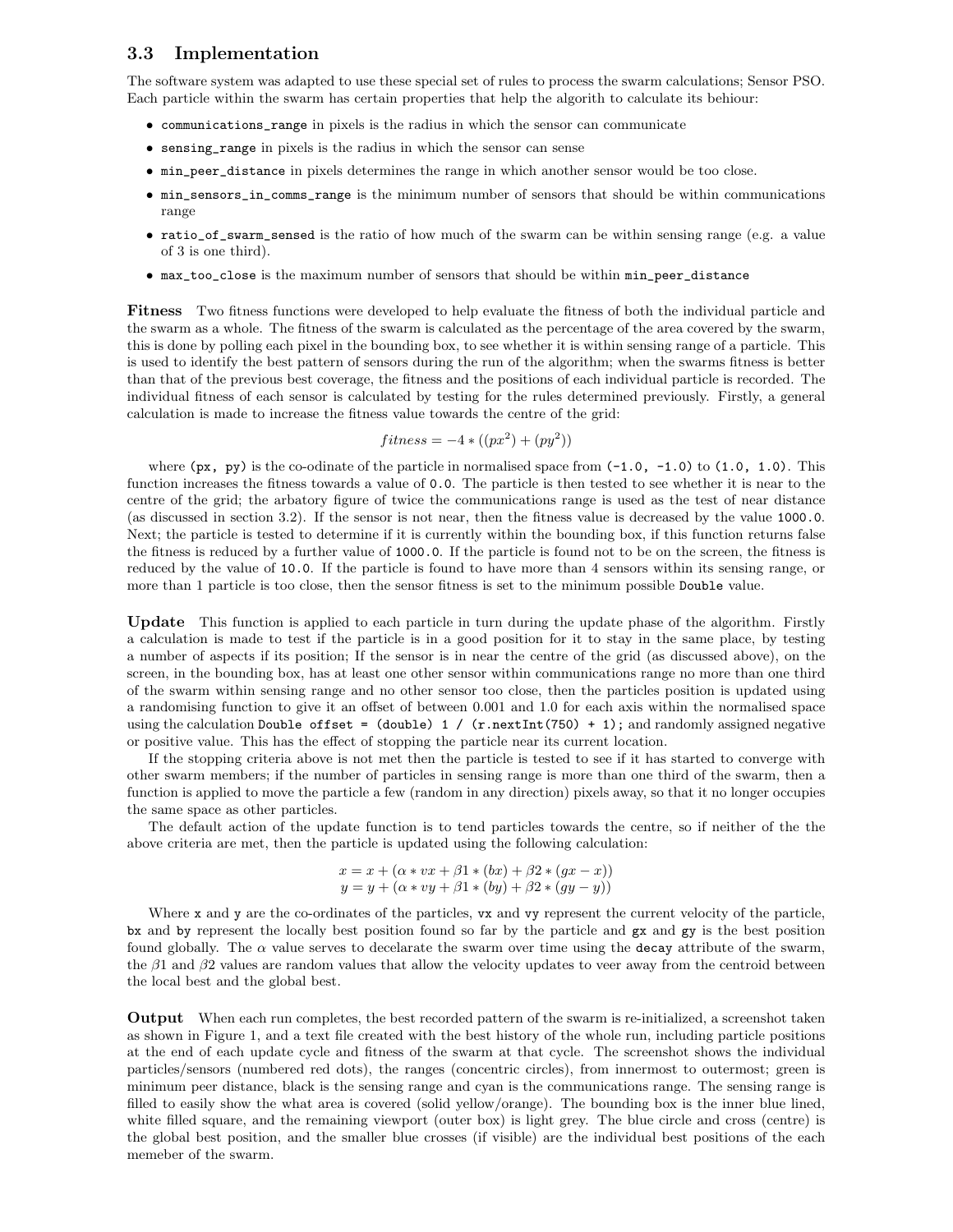

Figure 1: Example of output

#### 3.4 Experiment Setup

Each experiment used a 500 by 500 pixel square (bounding box) as the area to be 'sensed'. This was enclosed in the viewable are of the program (viewport) of appoximately 650 by 650 pixels.

Particles (sensors) were allowed to leave the bounding box and the viewport and exist outside of the viewable area. however in each instance, the best global position (gBest) was only allowed to be placed within the bounding box. The centre of the viewport was considered to be the central point (Point 0,0) of normalised (between -1.0 and 1.0) 2D space.

The approximate sensing coverage of a sensor with a sensing range of 75 pixels is 7 percent, a swarm population of 16 was chosen as which has a physical maximum of 112 percent coverage. During development, this number of particles was found to be a good number of sensors to deploy. Smaller numbers of sensors say 5, would be able to achieve their maximum coverage, without converging into a swarm, this would cause unreliable results, by the same token, using a high number of sensors, say 50 may 'blot out' the area, giving consistantly high coverage, but with a poor distribution and lack of settlement.

**Round 1: Optimum Coverage** In every instance, 16 sensors were added to the viewport randomly, and initialised with the following radii; sensing range of 75 pixels, communications range of 150 pixels and a minimum peer distance of 25 pixels. Particles were also initialized with an accelaration factor of 1, and a decay factor of 0.01, the effect of which is to slowly reduce the velocity of the swarm (but not in the case of random placement).

Experiments 1 (Sensor PSO)and 3 (Random Placement) were initialised to run for 1000 epochs (update cycles) each, this allowed the swarms to explore fully, the area and and hopefully produce the best results.

Experiments 2 (Sensor PSO) and 4 (Random Placement) were given 100 epochs in which to find the best solution, this challenged the swarms to quickly find a solution, akin to a real-world example of mobile sensors.

The list below shows the setup of all aspects of the experiments:

- Exp 1 Sensor PSO 1000 Epochs, 16 Sensors, acceleration 1, decelaration 1, decay 0.01, Sensing range 75, Comms Range 150, Min Peer distance 25, Min Comms in range 1, Max Peers close 0, Max in Sense range 1 in 3
- Exp 2 Sensor PSO 100 Epochs, 16 Sensors, acceleration 1, decelaration 1, decay 0.01, Sensing range 75, Comms Range 150, Min Peer distance 25, Min Comms in range 1, Max Peers close 0, Max in Sense range 1 in 3
- Exp 3 Random Placement 1000 Epochs, 16 Sensors, acceleration 1, decelaration 1, decay 0.01, Sensing range 75, Comms Range 150, Min Peer distance 25, Min Comms in range 1, Max Peers close 0, Max in Sense range 1 in 3
- Exp 4 Random Placement 100 Epochs, 16 Sensors, acceleration 1, decelaration 1, decay 0.01, Sensing range 75, Comms Range 150, Min Peer distance 25, Min Comms in range 1, Max Peers close 0, Max in Sense range 1 in 3

**Round 2: Tweaks** In round two of the experiments, 16 sensors were again added to the viewport randomly; but two variables were changed, to measure their affect upon the swarms performance. The sensing radius and communication radius remained fixed at 75 pixels and 150 pixels respectively, however the minimum peer distance was increased to 50 pixels from 25. The minimum of 1 sensor in communications range was upheld as well as the maximum number of sensors too close remained 0. The ratio of swarm particles that were allowed to be within sensing range was reduced to one fifth from one third. Listed below are the setup parameters of these experiments.

• Exp 5 - Sensor PSO 1000 Epochs, 16 Sensors, acceleration 1, decelaration 1, decay 0.01, Sensing range 75, Comms Range 150, Min Peer distance 50, Min Comms in range 1, Max Peers close 0, Max in Sense range 1 in 5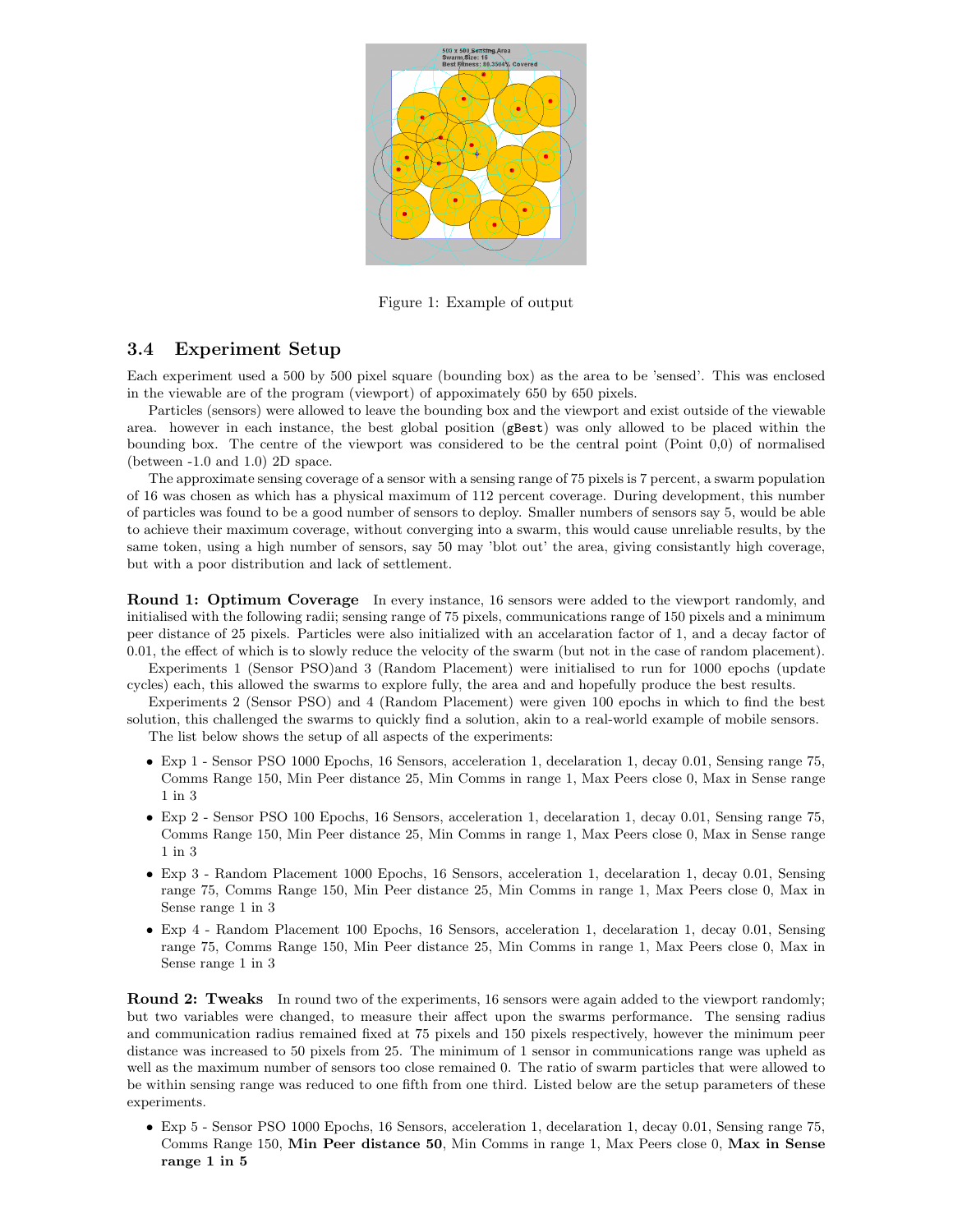• Exp 6 - Sensor PSO 100 Epochs, 16 Sensors, acceleration 1, decelaration 1, decay 0.01, Sensing range 75, Comms Range 150, Min Peer distance 50, Min Comms in range 1, Max Peers close 0, Max in Sense range 1 in 5

## 4 Results

The results presented here were generated as described above in a batched manner, and can be found online [14] along with screenshots of all best of runs. The graphs in figures 2 to 9 show the results of the best solution found for each run, in the case of experiment 1, an error was made in the number of runs performed, resulting in 10 less runs. Figures 6, 7 and 10 show scatter plots of epochs at which the best results were found.

### 4.1 Round 1 Results

The overall average fitness for experiments 1 and 2, representing the first Sensor PSO algorithm is 73.86, approximately 1.5 percent better than the average for the random placement algorithm at 72.59. The highest scoring individual run was found in Experiment 1 at run 37, epoch 71, which scored 80.35 percent fitness, this was followed by Experiment 3, run 26 epoch 951, at 77.77 percent, closely followed by Experiment 2, run 34 epoch 74, at 77.61 percent and finally Experiment 4, run 5 epoch 37, at 76.29 percent.



Figure 2: Experiment 1, Best fitness from each run and Best solution

Experiment 1 had high scores in runs 5, 27(best) and 29 at 79.85, 80.35 and 80.10 percent respectivley; illustrated in Figure 2. Experiment 2 also demonstrated peaks in performance, and had 4 peaks at run 17, 35  $(best)$ , 41 and 49 (see Figure 3).



Figure 3: Experiment 2, Best fitness from each run and Best solution

The results for the random placement algorithm also show peaks of performance, experiment 3 has peaks in run 26 (best), 32 and 47. Also demonstrated are a number of low scores, notably in Experiment 2 which demonstrates the lowest of the first 4 experiments at run 19 with 66.03 percent coverage. Closely followed by Experiment 4 with a minimum of 66.67 at run 14.

Figures 6 shows the epochs at which the best results were found, over all of the runs using the Sensor PSO algorithm, the graph is normalised for the differing number of epochs, Experiment 1 scale on the right (having 1000 epochs) and Experiment 2 scale on the left (having 100 epochs). The Sensor PSO algorithm shows a slight trend for finding best positions early on in the sequence when the number of epochs is low (100), and for finding good positions later on in the sequence when the epochs are higher (1000).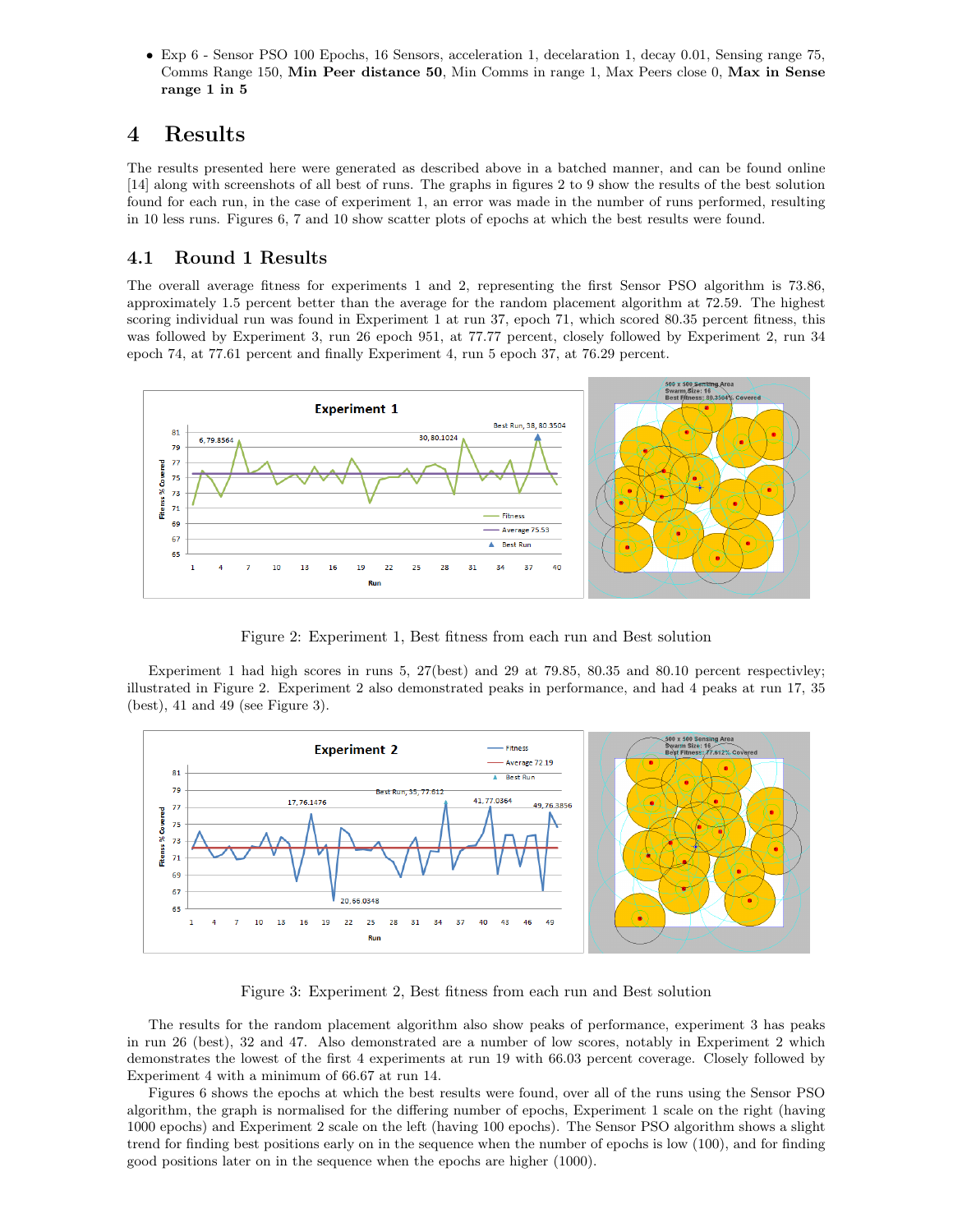

Figure 4: Experiment 3, Best fitness from each run and Best solution



Figure 5: Experiment 4, Best fitness from each run and Best solution



Figure 6: Scatter plot of epochs at which best solution was found for Sensor PSO

The random placment alorithm produces the scatter plot shown in Figure 7 for the epochs at which it found the best fitness, it again used a normalised scale with Experiment 3 to the right and Experiment 4 to the left. There appears to be no easily discernable trends in this data, apart from a random spread of points.

### 4.2 Round 2 Results

Round 2 of experiments produced results only for the Sensor PSO algorithm, Figure 8 shows the results from 20 runs of 1000 epochs in experiment 5, and clearly shows a number of high peaks at 1, 2, 4, 7, 11, 16, 18(best) and 19. There are areas of poorer performance, but none drop below 71 percent. This experiment produced the an overall highest result of 78.66.

Experiment 6 managed to achieve a best fitness of 80.37 percent at run 4, Epoch 39, which makes the average of these two runs 75.49, 1.5 points higher than experiments 1 and 2 and nearly 3 points higher than experiments 3 and 4. This again shows a high number of peaks at runs 0, 8, 14, 15, 16, 17 (best run), 18 and 19.

The epochs at which the best fitness is found is shown in Figure 10 and shows a general trend for finding the best results early on in the cycle, however, only 20 runs were performed for both 100 and 1000 epochs, so if any trends were found in later runs of previous experiments, they could not be reliably compared here.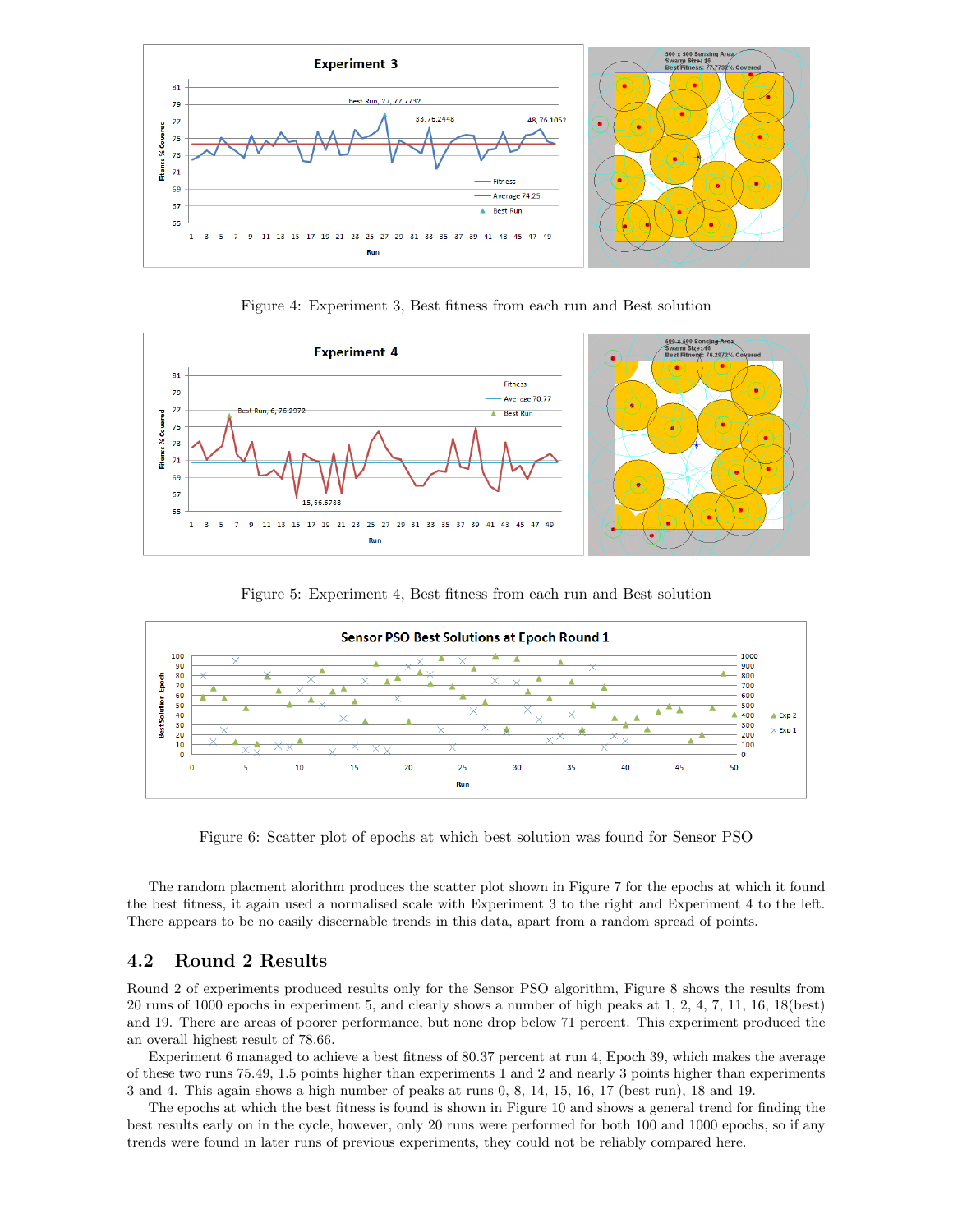

Figure 7: Scatter plot of epochs at which best solution was found for random placement



Figure 8: Experiment 5, Best fitness from each run and Best solution



Figure 9: Experiment 6, Best fitness from each run and Best solution



Figure 10: Scatter plot of epochs at which best solution was found for Sensor PSO at round 2

# 5 Conclusion

Of the 6 experiments performed, experiment 1 (Sensor PSO) and experiment 6 (Sensor PSO Round 2) produced the best fitness, however experiments 1 and 2 (Sensor PSO) had a larger deviation, and showed some poorer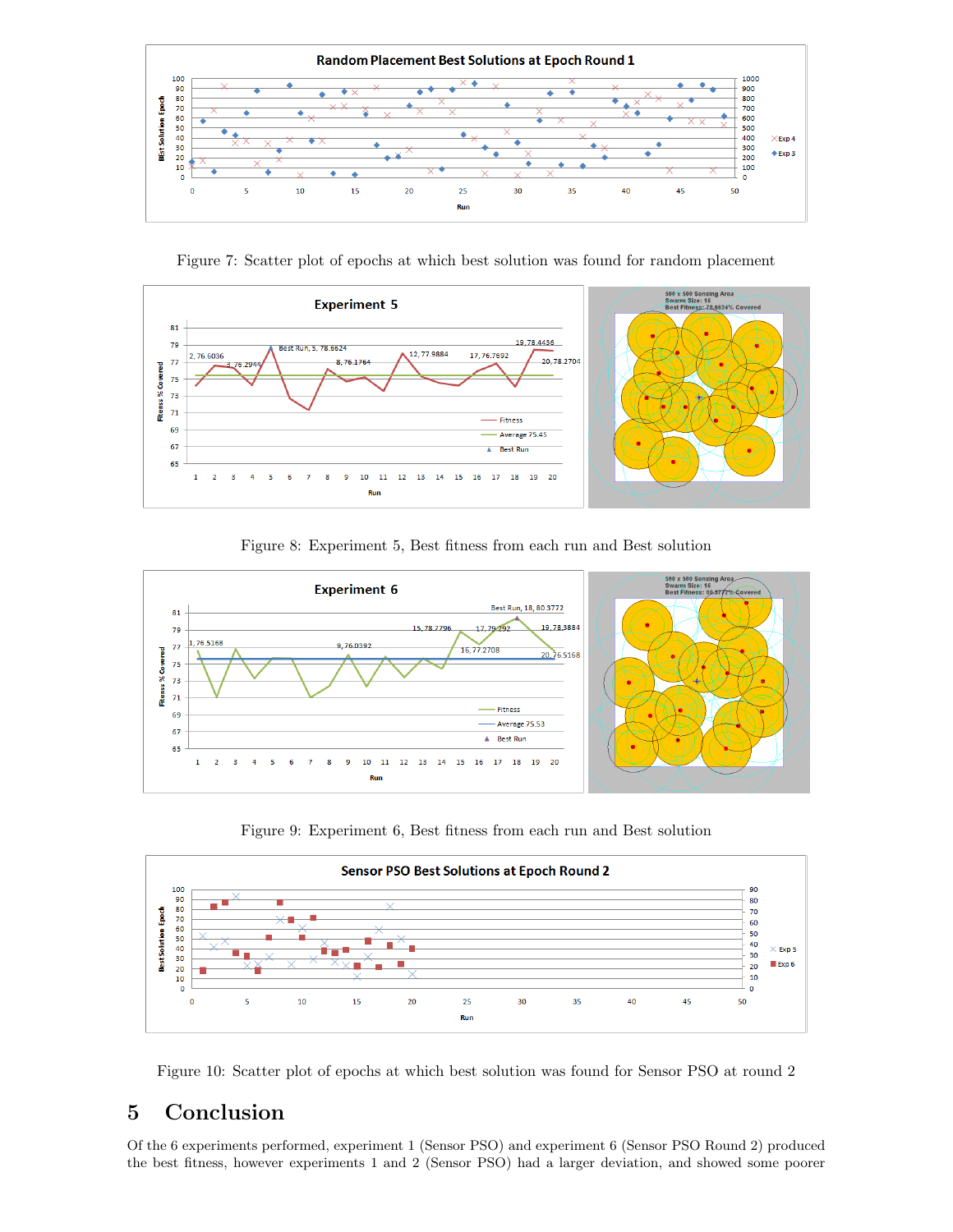results than experiments in round 2. Experiments 3 and 4 (Random Placement) showed a trendless set of results, and performed randomly across runs.

Experiment 5 and 6 (Sensor PSO) showed the highest average score, and neither scored less than 71 percent fitness, compared to the lowest fitness scores of 66.03 percent and 66.67 percent in experiments 2 and 4. Experiments 5 and 6 also showed trend towards finding the best solution quickly.

Overall, the results show that using particle swarm optimisation is better than using random placement to optimise the coverage of sensors, however, using this algorithm it is only slightly more effective at finding a better pattern, but when the parameters for minimum peer distance is increased and number of sensors in sensing range are increased, the Sensor PSO algorithm performs better overall, finding a higher number of good quality solutions than random placement alone.

## 6 Discussion and Further Work

#### 6.1 Discussion

It is perhaps niaive to assume that this algorithm could apply to real-world situations, due to its simplistic view of some of the characteristics of a sensor, say, the fields of sensing, communications and movement may be limited and irregular, for example a communications radius is unlikely to be a perfect circle, and the movement of a sensors is likely to be slow, and energy in-efficient if moving as this algorithm moved its particles. However, this algorithm may be useful to implement a swarm that can run a simulation, find the best possible positions, and then move toward them.

### 6.2 Further Work

This short study was not able to cover all of the areas the author would have liked, and during the course of the study the following aspects were pondered.

**Optimum Parameters** This study has shown that the fitness of the swarm can be affected by adjusting parameters of its behaviour, a future work would be to find the most optimum of these settings, to suit different situations, for example a location sensing swarm may need more particles within sensing range, and a object detection swarm may need to be spread more thinly.

Multiple global bests If a sensor swarm is needed to cover two main points of interest, then it would be interesting to implement a swarm with two global best positions, to have the swarm converge to two different points of coverage, perhaps two seperate swarms could achieve this.

**Different shaped bounding boxes** Similar to the multiple global best idea is having different shaped bounding boxes, circles, triangles etc. as areas within which sensors should sense. Combine this with a concept corridors and doorways, the particle swarm may be able to sense a more real-world layout of a room and buildinf.

Random sized sensing ranges - realworld Hinted at in the discussion above, another factor that would enhance this study would be to implement different sized ranges for particles, perhaps representing different sensor types. This would test the algorithms ability to sort sensors into better configurations.

**Redundancy** Building in a redundancy calculation may help to define when particles are having no benefit to the swarm for example if a sensing area has too many sensors, how does the network decide which ones to turn off to conserver power.

## References

- [1] Ecj website. http://cs.gmu.edu/ eclab/projects/ecj/. Last accessed 06 Nov 2007.
- [2] Hardware tril centre. http://www.trilcentre.com/technology platform/hardware.568.460.html. Last accessed 20 Nov 2007.
- [3] Jswarm-pso website. http://jswarm-pso.sourceforge.net/. Last accessed 06 Nov 2007.
- [4] "boids (flocks, herds, and schools: a distributed behavioral model)". "Internet", "October" "2007".
- [5] Christian Borgelt. Christian borgelt's webpages, psopt website. http://www.borgelt.net//psopt.html. Last accessed 06 Nov 2007.
- [6] "Shixing Gao " "Ping Yuan " "Zhe Li" "Chunlin Ji", "Yangyang Zhang ". "particle swarm optimization for mobile ad hoc networks clustering". In "Networking, Sensing and Control, 2004 IEEE International Conference on", volume 1, pages 372–375, "Sch. of Inf. Sci. Eng., Northeastern Univ., Shen Yang, China", March 2004.